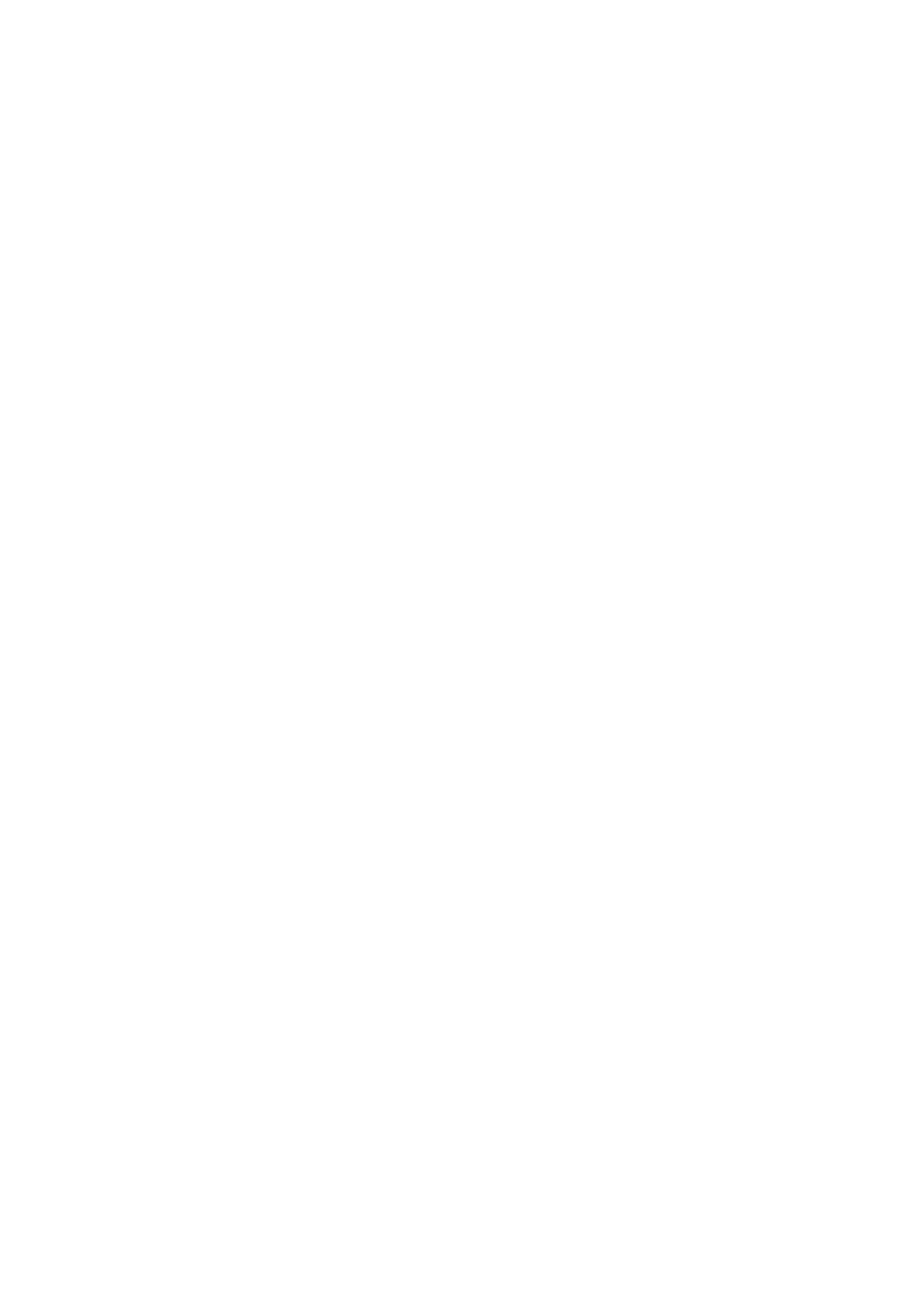### Q.D.O.S.S . AN AGENDA FOR DEVELOPMENT — DEC 06

## Welcome to QDOSS!

This document provides background information about the QDOSS Network and lays out in brief a number of key themes, questions, and priorities which we believe are central to the development of quality out-of-school services. QDOSS are highlighting these issues as part of an ongoing discussion requiring further research about future directions for Out-of-School Services and in recognition of the need for a national strategy with regard to Out-of-School Services – a strategy that is sensitive to the needs of local contexts.

### What is QDOSS?

QDOSS is a network that comprises a range of stakeholders who share different perspectives, expertise and a common aim. Our central aim is to enhance and develop the field of Out-of-School services to influence and enable positive educational outcomes for children and young people, particularly those experiencing educational disadvantage.

### Who are We?

Members of QDOSS participate in QDOSS as representatives of member organisations. Member organisations have a remit in relation to education, childcare, youth work or youth development, particularly in relation to children and young people experiencing educational disadvantage. The Network aims to ensure that there is a balance between a variety of interest groups including practitioners, policy makers and researchers. Current member organisations comprising the QDOSS network include:

- Barnardos
- Border Counties Childcare Committee
- Children's Research Centre, Trinity College Dublin
- Educational Disadvantage Centre, St. Patrick's College, Drumcondra
- Foróige
- Limerick City Childcare Committee
- National Voluntary Childcare Collaborative
- **PLANET**
- Targeting Educational Disadvantage Project, Mary Immaculate College, Limerick
- Trim and Ballivor Community Childcare
- School Completion Programme
- Youth Work Ireland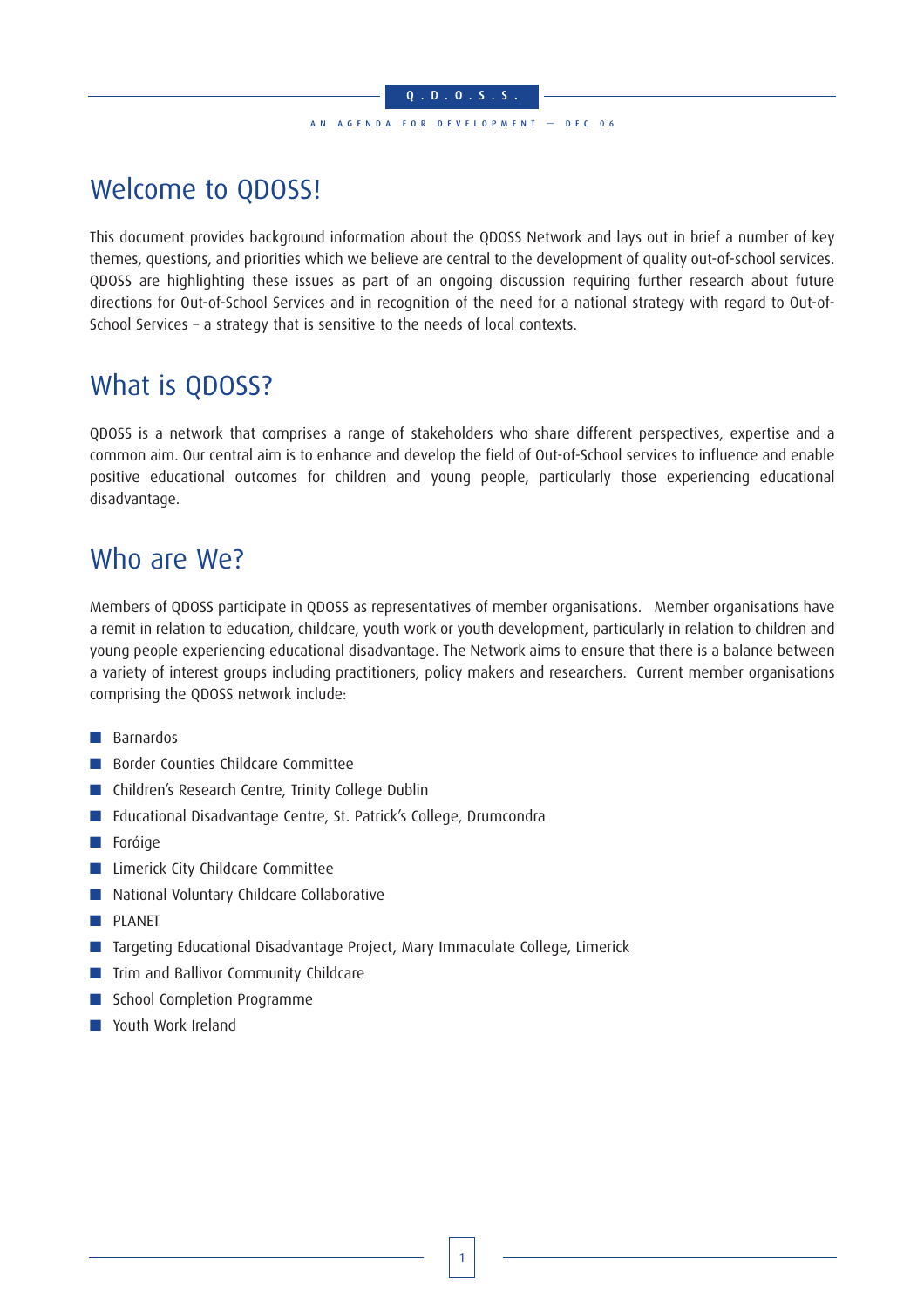#### QUALITY DEVELOPMENT OF OUT OF SCHOOL SERVICES

## What do we Mean by "Out-of-School Services"?

Out-of-school services refer to a range of structured programmes, clubs and activities for school-age children and young people (4-18) which take place within supervised environments during the times that they are not in school. As such, out-of-school activities can take place before school, after school, at weekends, during lunch hours, and during school holidays. Out-of-school services therefore can be offered in a variety of schools, attached to school and non-school environments, including community centres, child-care centres, places of worship, libraries, parks etc. Out-of-school services are sponsored by inter alia, statutory and non-governmental agencies, schools, community-based groups, faith-based organisations, and other voluntary sector groups.

### Why Focus on Out-of-School Services?

QDOSS believes that child and young people centred Out-of-School provision has the potential to contribute to the holistic development of children and young people so that they may fully participate in the educational system, as a means of redressing inequality of life opportunities.

## What are the Guiding Principles of QDOSS?

The guiding principles of our network include:

- Working in partnership with children, young people, parents, schools and communities to develop and enhance out-of-school services
- Promoting a needs-led and strengths-based integrated approach to out-of-school service provision
- Working to influence policy and practice
- Commitment to evidence based research and evaluation, including a focus on outcomes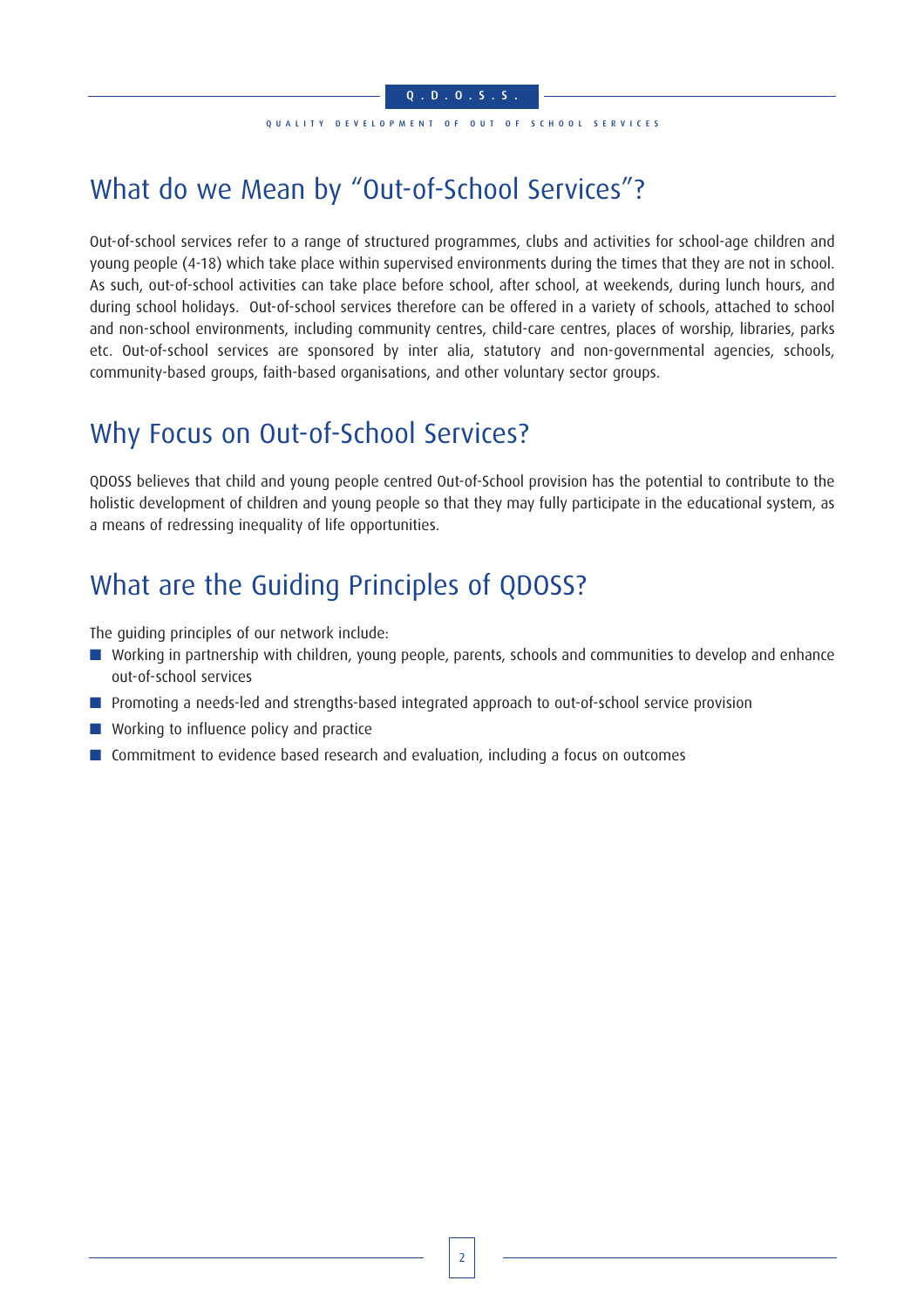### Key Themes, Questions and Priorities related to Out-Of-School Service Provision in Ireland

QDOSS has identified a number of key themes, questions and priorities that we believe need to be addressed as part of an ongoing discussion to fully develop quality Out-of-School provision in Ireland. These include:

- 1 Key Structures Underpinning Out-of-School Services
- 2 Out-of-School Services: Bridging Health and Education Needs
- 3 Out-of-School Services: Contribution to Development of School Climate
- 4 Out-of-School Services: A Key Resource in Culturally Relevant Curriculum Implementation
- 5 Community Development Principles and Out-of-School Services
- 6 Evaluation: Structural, Process and Outcome Indicators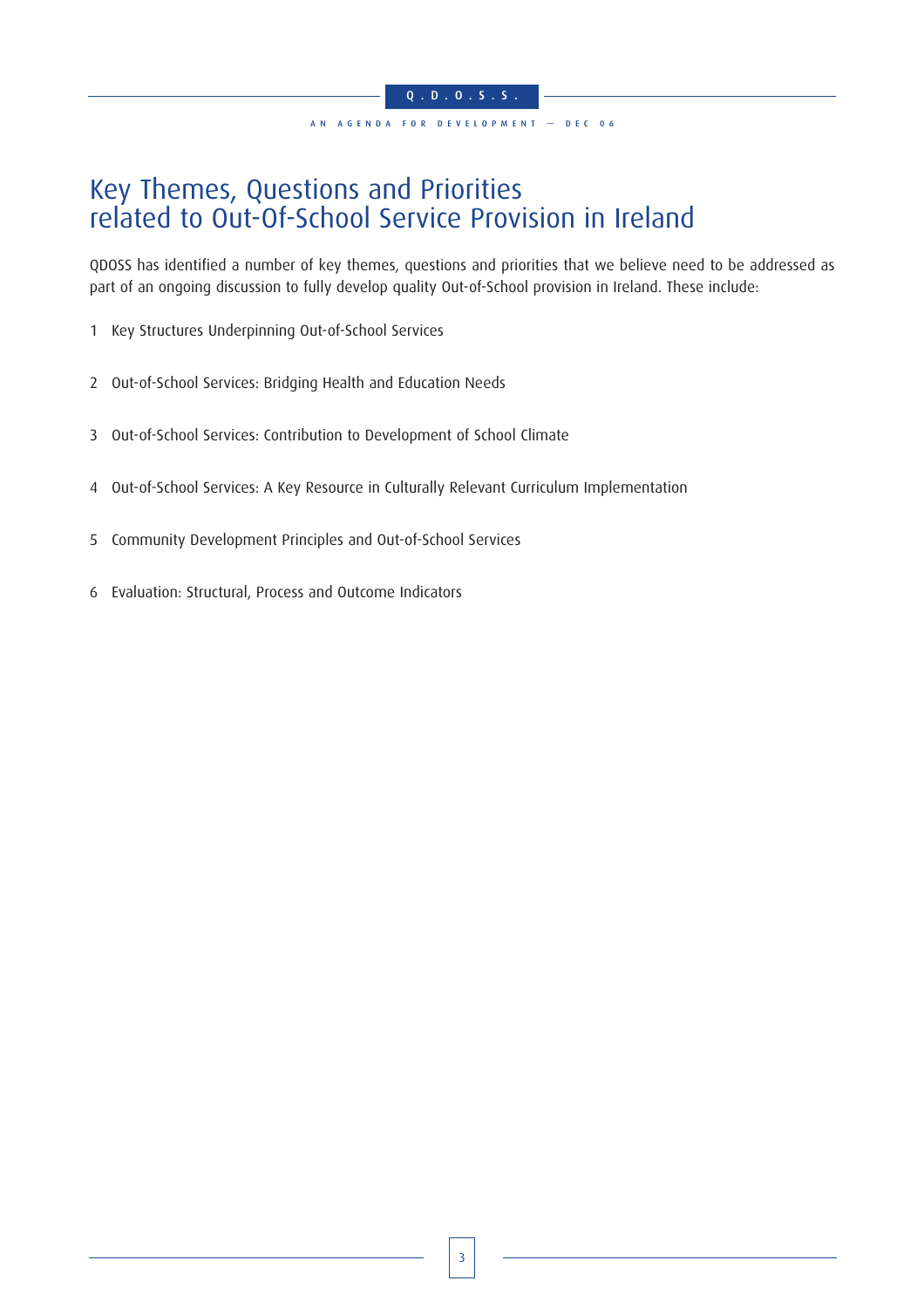### QUALITY DEVELOPMENT OF OUT OF SCHOOL SERVICES

## 1 Key Structures Underpinning Out-of-School Services

In order to develop a strategic approach at a national and local level to Out-of-School Services, QDOSS recognises that key challenges need to be met for development of the structural underpinning of the Out-of-School Service sector.

### Continuity of Staff and Career/Professional Development of Staff in Out-of-School Services

QDOSS recognises that relations of trust between staff and children and young people are vital to psychological wellbeing. Nurturing positive relationships serve as a key protective factor for youth at risk of early school leaving. As staff continuity is essential in order for these relations of trust to form the following issues arise:

- The development and implementation of staff retention and recruitment strategies
- The facilitation of a national strategy for staff development and progression examining training and accreditation, employment opportunities and defined career progression in the Out-of-School Service sector

### Continuity of Services throughout the Year

QDOSS believes that Out-of-School services need to be consistently available throughout the Summer and other holiday times to provide a point of stability during a time of changing experiences for children and young people

QDOSS recognise the importance of developing a consistent national and local strategy for funding holiday time projects in socio-economically disadvantaged areas, a strategy coordinated across the Department of Education and Science, Department of Health and Children, and Department of Justice and Law Reform

### Referral Strategies and Out-of-School Services

QDOSS recognises the need for flexible and varied referral strategies across Out-of-School projects, community services and schools. Nevertheless the following questions arise regarding coordination of referral strategies for children at risk of early school leaving:

- What coordinating strategies are in place to improve targeting of pupils at risk of early school leaving for participation in Out-of-School clubs and extracurricular activities?
- Are there wider avenues for referral than the school (teachers, principals, Home School Community Liaison) to include a more proactive involvement of parents in the referral process as well as referral from other local agencies?
- Are children and young people's social and emotional needs given sufficient priority in the referral process ?
- Is the option of self-referral available in dialogue with students?

In order to prevent those students most at risk of early school leaving from falling through the gaps, there is a need for a coordinated referral strategy across Out-of-School projects and schools

### Continuity of Out-of-School Projects from Primary to Postprimary

QDOSS recognises that extracurricular/Out-of-School activities offer opportunities for responsibility and success, decision-making and social skills, protecting against early school leaving, and that it is extremely important that any such supports at primary level are sustained at secondary level.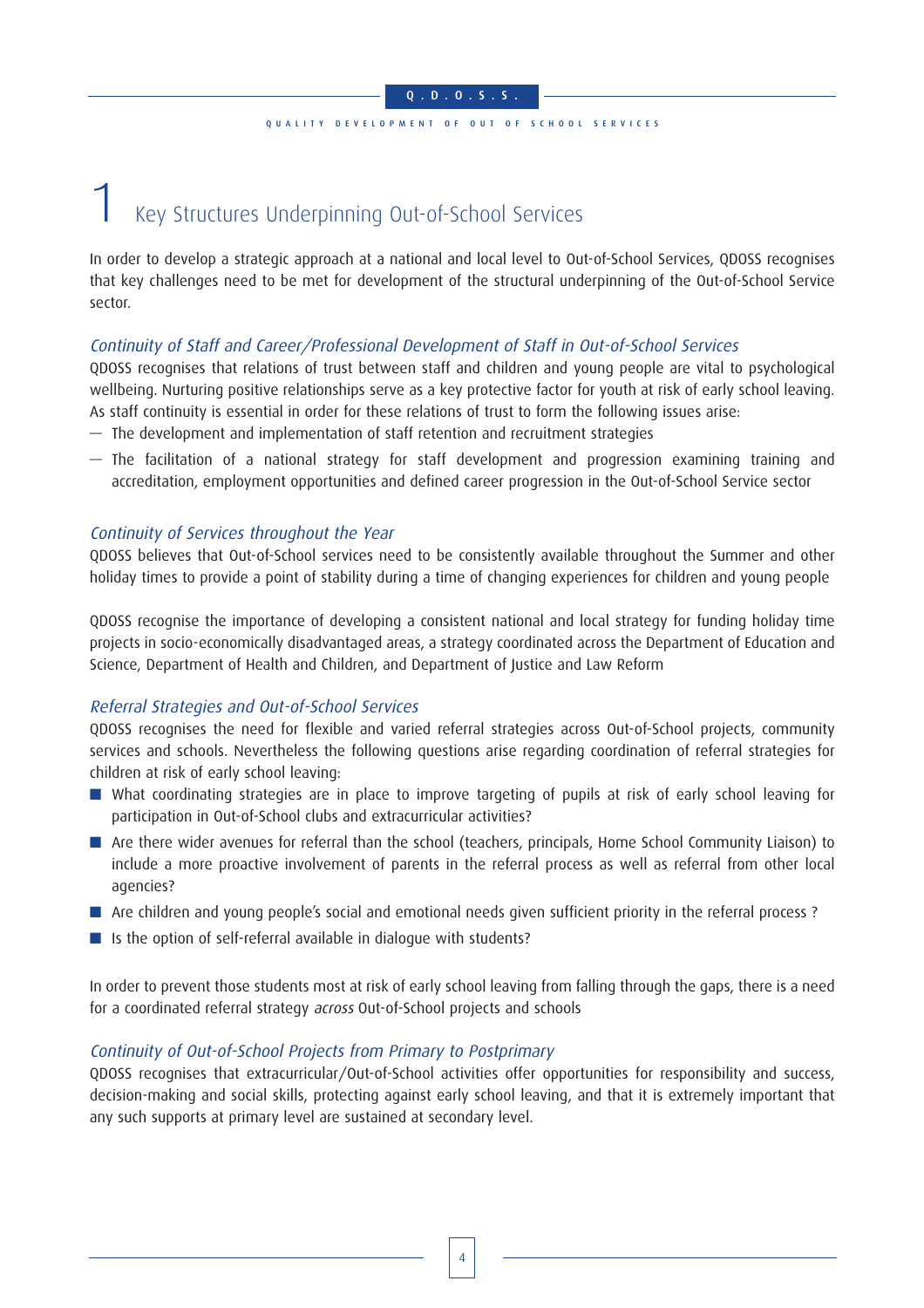### Q.D.O.S.S . AN AGENDA FOR DEVELOPMENT — DEC 06

Key challenges for continuity include the following questions:

- Can strategic plans be developed for continuity between those Out-of-School Services at primary level and at postprimary level?
- How can students be facilitated to remain with the Out-of-School project as they undergo the transition from one school to another?
- Can there be continuity in Out-of-School Services even if the student is attending a different secondary school from that of the local one?

QDOSS notes that the disruption to the social environment of the student during transfer to post-primary is well recognized and Out-of-School projects offer one source of stability within the social environment during this transition process. QDOSS suggest that continuity across primary to secondary may be even more important if the student is attending a different school from his/her peers and from those he/she was with in primary school.

### Transport Needs

QDOSS notes that transport needs to access Out-of-School Services is an issue across all sectors, urban and rural, due to difficulties with transporting children from school to out-of-school services and associated insurance costs

### Budgetary Needs

QDOSS recognises the need for ring fenced funding and to develop cycles of funding for Out-of-School projects that go beyond merely year to year funding:

- in order to ensure continuity of relations between Out-of-School project staff and pupils/students
- in order to ensure continuity of relations between Out-of-School project staff and parents and teachers
- to plan for developmentally appropriate Out-of-School project themes and activities
- to fulfil a strategy of continuity across transition from primary to postprimary
- to allow for career and professional development of staff

QDOSS notes that funding is necessary on a number of levels:

- Investment in human resources
- Infrastructure
- Ongoing training and development
- Ongoing contribution towards equipment and materials
- Development of curricular resources
- Evaluation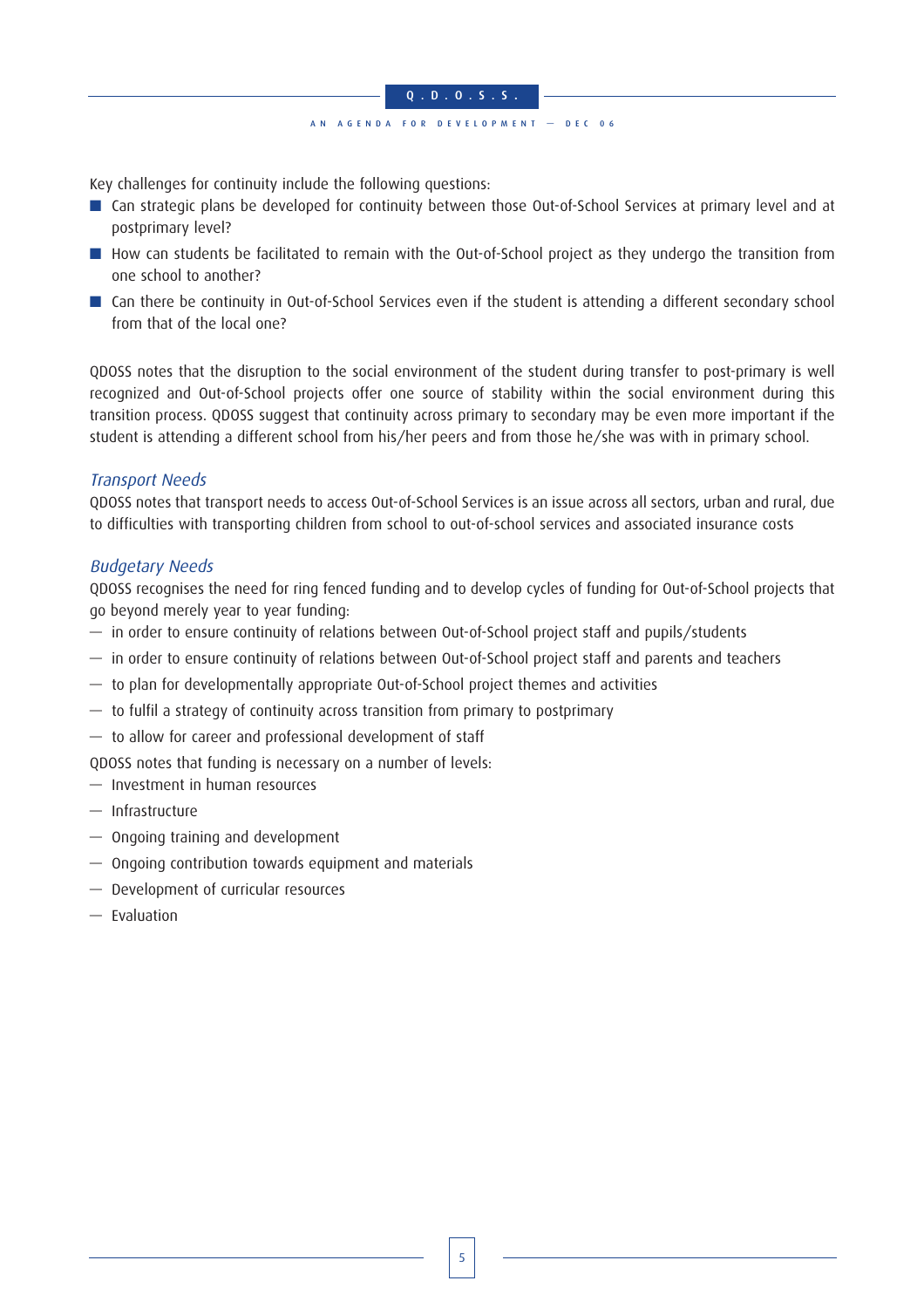### QUALITY DEVELOPMENT OF OUT OF SCHOOL SERVICES

# 2 Out-of-School Services: Bridging Health and Education Needs

QDOSS recognises that educators, community, childcare and youth workers have a key role in the promotion of psychological and physical wellbeing and that there is a need for a coordinated strategy across schools and out-ofschool services to bridge health and education needs of children, including mental health needs.

### Continuity and Nutrition

Current challenges with regard to the issue of nutrition include the following issues:

- the need for structures and funding to be in place to ensure continuity of service to children across breakfast clubs and after school provision so that a regular pattern is established i.e., that they are 4-5 days a week and not 2 days a week
- the need for development of a strategy of cooking skills for pupils and to maximise parental involvement in targeted life skills training for children and young people. Are programmes in place to facilitate both children and parents to enhance their knowledge of nutrition, cookery and awareness of the link between good nutrition and other life factors?
- the need for a State strategy to build kitchens in all new school buildings and to develop kitchen facilities in existing facilities

### Out-of-School Services and Social and Emotional Development

QDOSS recognise the central importance of social and emotional criteria for the needs of children and young people in the referral process and the importance that Out-of-School services provide an environment to feel and be safe, develop their own thoughts, explore feelings, learn to develop friendship, learn how to handle interpersonal conflict and that children and young people are given time to relax and play.

■ How best to facilitate recognition by schools, out-of-school services and private providers of the non-academic benefits of Out-of-School projects and their contribution to children and young people's wellbeing and to enjoyment of learning?

QDOSS recognises the positive effects of Out-of-School projects:

- to help students to develop their self-esteem and build resilience
- to overcome fear of failure or being ridiculed
- to overcome the danger of 'fatalism' at a community level, in other words the feeling that 'nothing can be done'
- to develop positive peer and adult relationships

QDOSS recognises that Out-of-School projects are complementary to therapeutic intervention and that a proportion of pupils and students at risk of early school leaving require therapeutic intervention. However, Out-of-School Services are clearly not adequate as a substitute for therapeutic intervention. QDOSS recognises the need for a national strategy to develop community based multidisciplinary teams, intervening at a family as well as individual level, that can also work onsite in schools and with out of school services.

QDOSS notes that such teams would be a key complementary service to Out-of-School projects and need to be developed throughout socio-economically disadvantaged areas in Ireland

QDOSS recognises that a vital feature of drug use prevention is the development of social and emotional skills.

■ How can Out-of-School projects work with schools and other local services to support the National Drugs Strategy regarding prevention?

6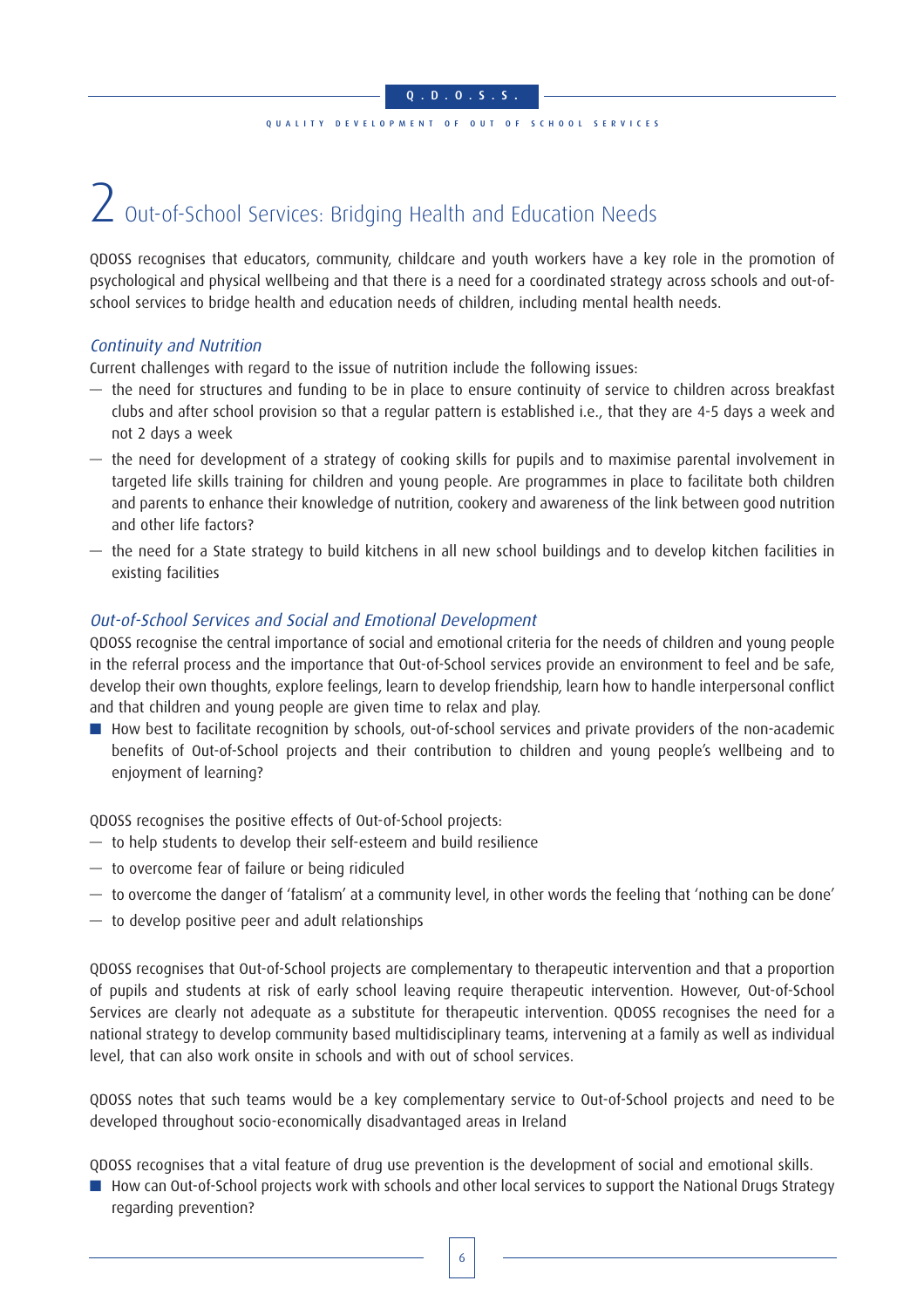#### AN AGENDA FOR DEVELOPMENT — DEC 06

### Out-of-School Services as Part of a Holistic Approach to Prevention of and Intervention in Bullying in School

QDOSS notes that it is vital to recognise the detrimental impact bullying can have on a pupil/student's self-esteem, psychological wellbeing and school attendance. QDOSS advocates that schools and out-of-school services, in developing and revisiting anti-bullying policies, consider the institutional and organisational features of schools and out-of-school projects themselves that can contribute to bullying in the first instance.

QDOSS advocates collaboration between schools, out-of-school projects and other local services to target bullying. There is a need for integration of a variety of perspectives and approaches to bullying to ensure continuity of approaches across contexts, and sharing good practice so that the child experiences a caring, nurturing, learning, social environment within and outside the school system.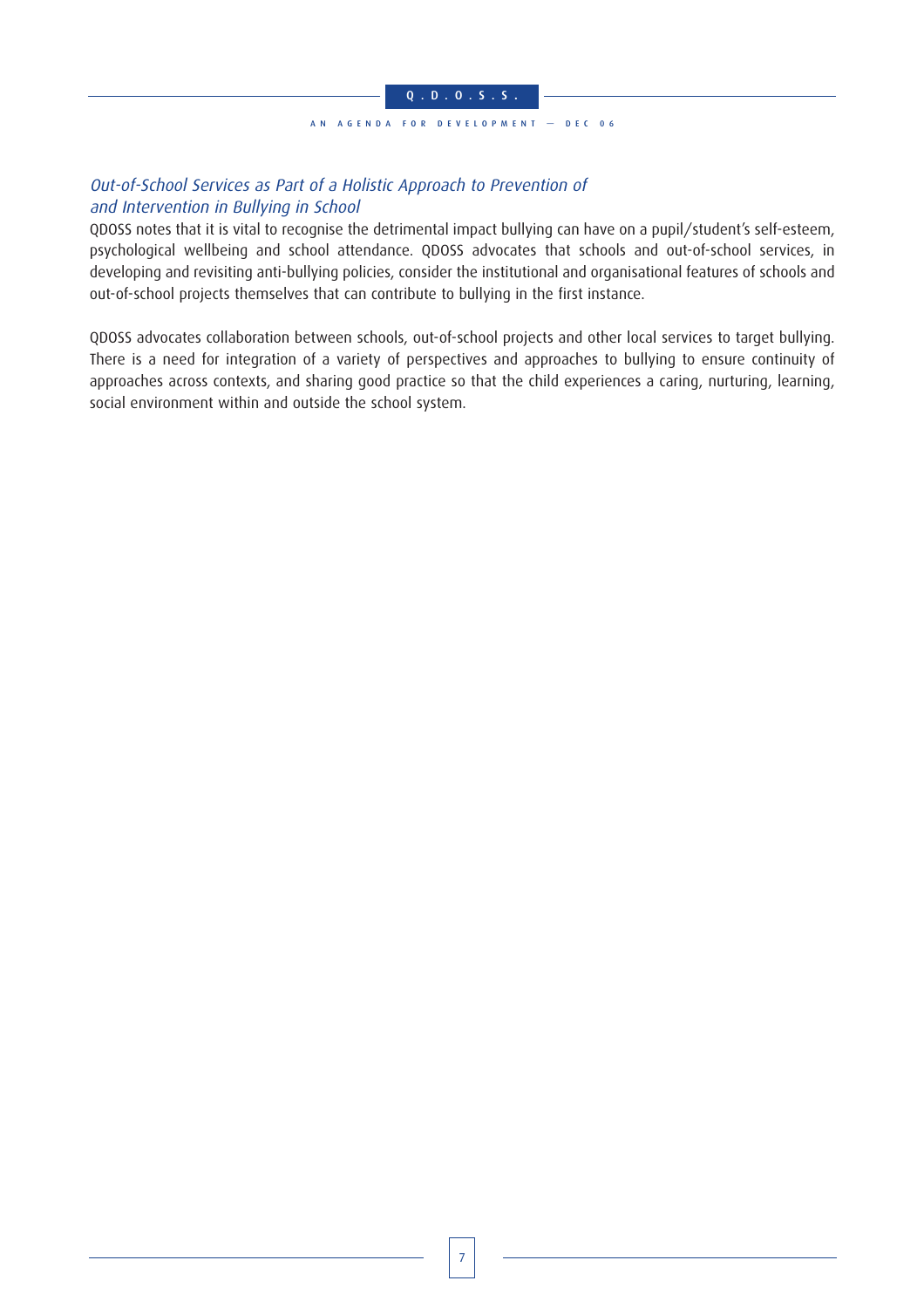### QUALITY DEVELOPMENT OF OUT OF SCHOOL SERVICES

# 3 Out-of-School Services: Contribution to Development of School Climate

QDOSS recognises the need for exploration with all schools and Out-of-School Services about the potential to collaborate in order to contribute to a supportive school climate. A supportive school climate is a key protective factor against early school leaving.

### Out-of-School Services and a Democratic School Climate in Teacher-Student Relations

QDOSS recognises the potential for collaboration between Out-of-School Services, schools and other local and national services to enhance positive adult/student relations in schools. QDOSS recognises the need to identify how much collaboration currently takes place so that Out-of-School Services might achieve their potential which extends beyond providing children and young people with some diversion and alternative activities for a couple of hours each week.

QDOSS believes there is a need for a State strategy for increased investment at in-service and pre-service on developing teachers' conflict resolution skills and constructivist teaching methodologies at postprimary level in particular.

QDOSS recognises that successful Out-of-School Services involve children and young people fully in service planning and activity planning and the implementation of both. QDOSS recognise that students in some schools also partake in planning and decision-making. However, QDOSS recognises that many Irish studies give accounts of the voices of early school leavers regarding their need to be consulted and listened to. Key issues include:

- the establishment of structures for pupil/student representation across all schools both at primary and postprimary level
- the establishment of structures for children and young people's representation in the running of the Out-of-School Services, as well as other services designed for their welfare

QDOSS notes that increased opportunity for active pupil involvement and participation can bring benefits to psychological wellbeing, to pupil motivation and learning and give expression to rights of the child to be consulted on issues regarding their own welfare. Key questions which arise include:

- How much genuine consultation with children and young people takes place, rather than simply token gesture consultation that amounts to cooptation?
- How developed are peer mentoring systems between later and younger years at primary, at postprimary, and between primary and postprimary students respectively?
- Can strategies for the different levels of mentoring be explored in conjunction with local organisations including Out-of-School Services?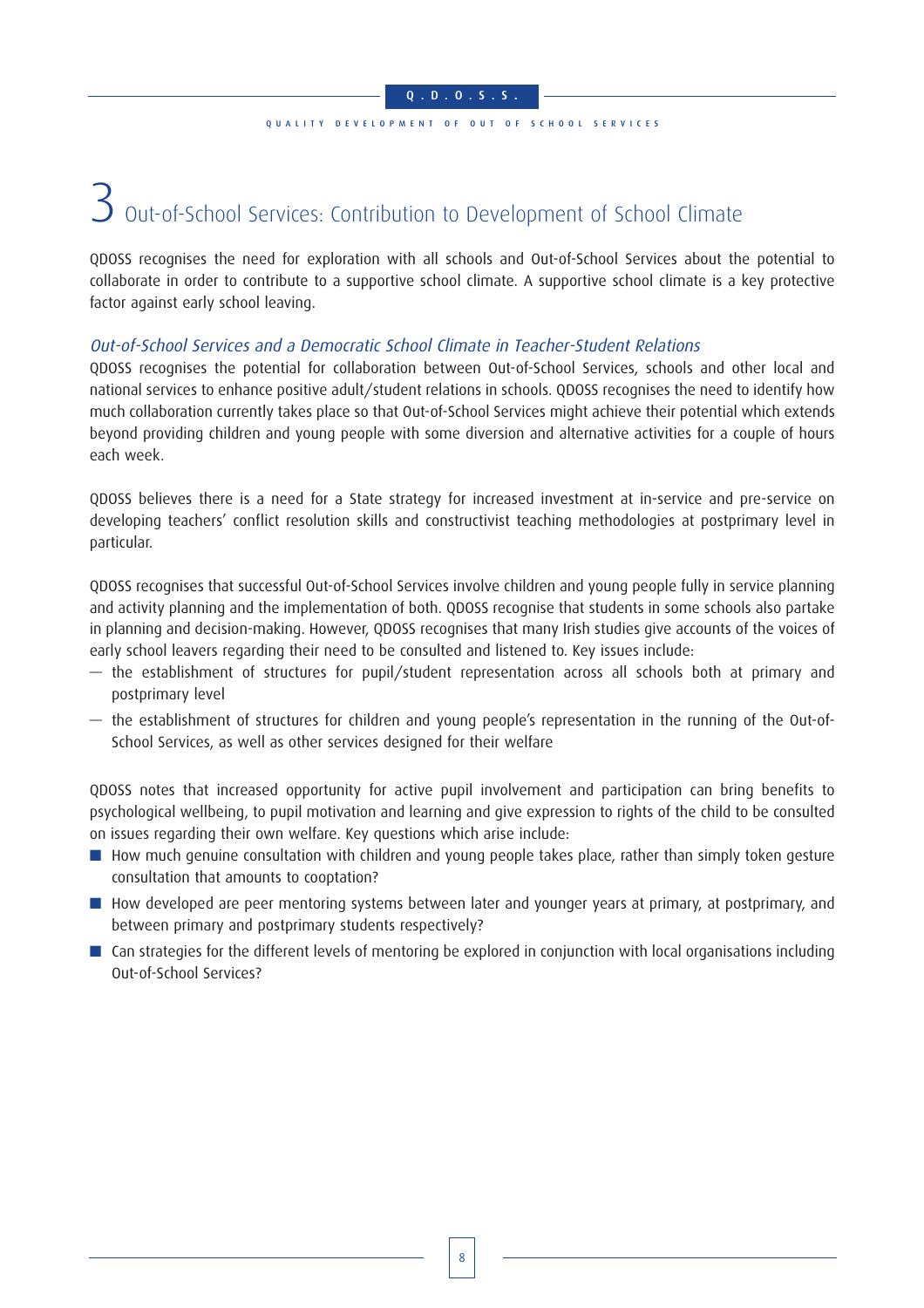### AN AGENDA FOR DEVELOPMENT — DEC 06

QDOSS recognises that developing a sense of involvement and ownership applies to the physical environment of the school and classroom, and also applies to the physical location of the Out-of-School project itself. There is a need for children and young people to be consulted and given opportunity to express their opinion on how the environment (of school, classroom and Out-of-School location) meets their needs, and on how it could be changed and decorated to reflect their needs and voices.

### Out-of-School Services: Children and Young People's Aspirations for their Future

Even though children and young people will change their views over time regarding specific careers, QDOSS recognises that developing an individual plan for the student:

- seeks to remedy the situation that some students do not realise the consequences of early school leaving until it is too late
- could include time management skills
- provides the opportunity to explore various career options, including clarification of important features of careers e.g., opportunity to help others, chance for choice and initiative in the workplace, variety within the work, salary levels, contribution to the local community, opportunity for travel etc
- can help children and young people's motivation to learn

QDOSS recognises the need to explore the potential role that Out-of-School projects can play in informal discussions with pupils at later primary level and postprimary students about their hopes and aspirations for the future

### A More Holistic Approach to Behavioural Issues than Suspensions

QDOSS recognises the limitations of suspensions as an effective strategy and the need for a more holistic approach to behavioural issues

The question arises as to how Out-of-School Services can be supported to fulfil their potential for providing a key role in alternative approaches to suspension through helping to provide an individualised learning and support plan.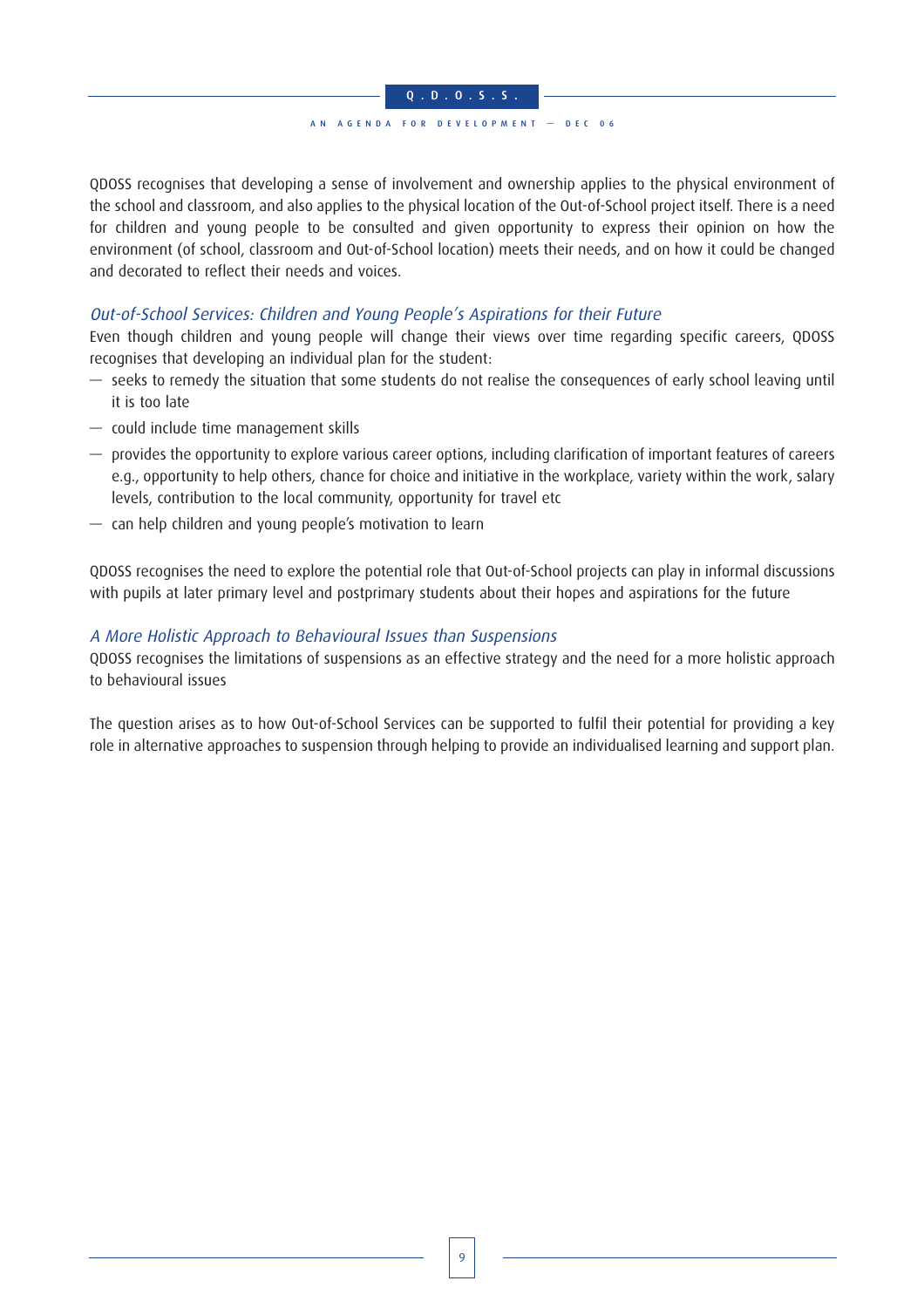### QUALITY DEVELOPMENT OF OUT OF SCHOOL SERVICES

### Out-of-School Services: A Key Resource in Culturally Relevant Curriculum Implementation

### Curriculum: Centrality of the Arts in Out-of-School Services

QDOSS recognises that the arts helps both with employing culturally relevant materials to improve literacy and with personal expression to overcome fear of failure often associated with literacy issues. Key challenges include the following questions:

- How widely is the key potential resource of creative and visual arts used in school and Out-of-School Services for emotional expression and development, as well as in developing self-esteem, problem solving and conflict resolution skills?
- In schools and Out-of-School Services how widely is drama, as well as other artistic media, employed as part of an integrated approach to developing literacy skills?

### Curriculum: Literacy

QDOSS recognises the central importance of supporting adult and community education, of the need for the State to allocate a dedicated family literacy budget as part of promoting parental involvement in enhancing children's literacy.

QDOSS notes the need for ongoing development of relations between teachers and parents to enable parents to know how they can help their child's reading ability through using everyday reading materials such as magazines, recipes and newspapers. Current challenges include:

- the need for school libraries to be adequately resourced and promoted so that they are an accessible student and family friendly facility
- the need for these libraries be developed as a resource within the community to promote community based literacy programmes
- the need for provision of more culturally appropriate books, materials and assessments in the classroom and schools to assist children from different ethnic minority groups
- the need for strategies to be put in place to empower parents whose first language is not English or Irish so that they can be involved in their children's education

### Curriculum: SPHE (Social, Personal and Health Education), School Climate and Continuity

QDOSS recognises the need for ongoing evaluation of the implementation of the SPHE curriculum in all schools and that if SPHE is only implemented at one level of the system and not others a discontinuity in climate between primary and postprimary schools may occur.

QDOSS recognises the potential for exploration of the role of primary teachers, Out-of-School Service providers and other local services in providing feedback to postprimary school teachers (and vice-versa) about:

- what has and has not worked in creating a supportive climate of trust for pupils
- pupil needs and expectations which need to be sustained at postprimary level to minimise the culture 'shock' of acclimatisation to second level
- Is there a strategy of continuity between local primary and postprimary schools, in conjunction with Out-of-School Services, regarding implementation in practice of Social, Personal and Health Education?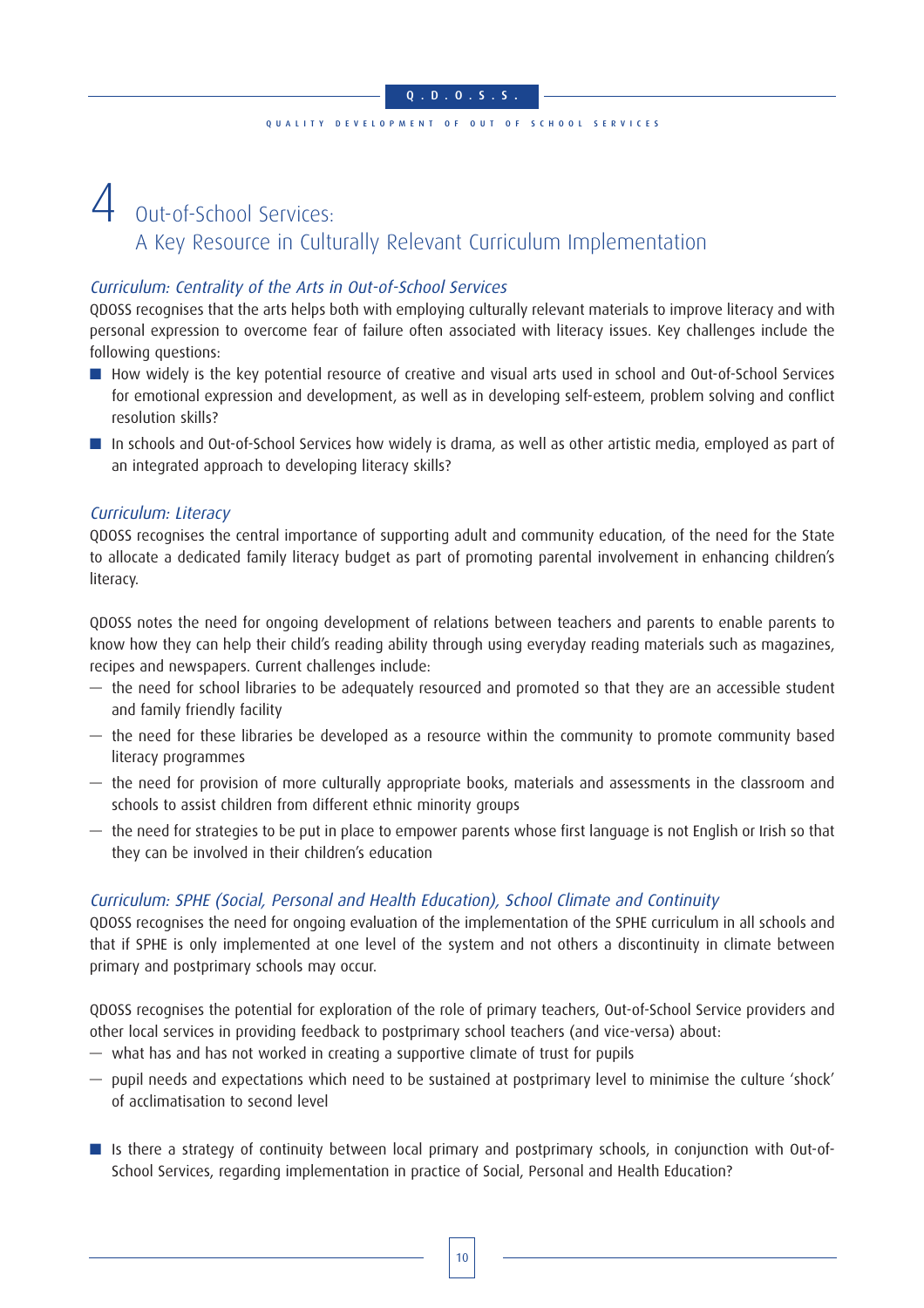### Q.D.O.S.S . AN AGENDA FOR DEVELOPMENT — DEC 06

## $5$  Community Development Principles and Out-of-School Services

QDOSS recognises the need for Out-of-School projects to state their commitment to adopting principles of community development. A key question is as follows:

■ In socio-economically disadvantaged areas how well in practice do local Out-of-School Services adopt principles of community development, such as representation of local people on service management structures and commitment to local capacity building through employment of local people?

QDOSS recognises that collaboration between schools and community agencies in tackling social exclusion involves developing, managing, delivering, funding and evaluating activities and is different from simply 'contracting out' interventions.

Key challenges to advancing the Community Development role of Out-of-School Services include the following issues:

- How well developed are strategies to develop communication and collaboration between schools, Out-of-School projects and other local services, while respecting the professional boundaries of each?
- How much is the school available to the community as a local resource?
- How can obstacles be overcome to the school being made available to the community as a local resource, obstacles such as insurance and funding for caretakers after school hours?
- Is there to be a State strategy to require that new school buildings be consistently available as a resource for the local community?

QDOSS recognises the importance of the school being a focal point of community education in each area.

### Out-of-School Projects and Ethnic Minorities

QDOSS recognises the need to ensure that out-of-school services, schools and other community services are genuinely inclusive settings for all students who take part, including ethnic minorities.

- How well developed is mentoring between Irish students and foreign nationals, as well as with students from the Travelling Community, whether at school or Out-of-School service level?
- How inclusive are local services, including Out-of-School projects, with regard to employment of staff who are from a range of ethnic minorities living in the area?

QDOSS recognise the importance of developing community leaders, including accredited community leaders, from a range of ethnic minority groups living in the local area.

There is a clear need to develop national and local strategies for active collaboration with ethnic minorities in the planning of short, medium and long-term interventions targeting the needs of adults and children from their ethnic groups.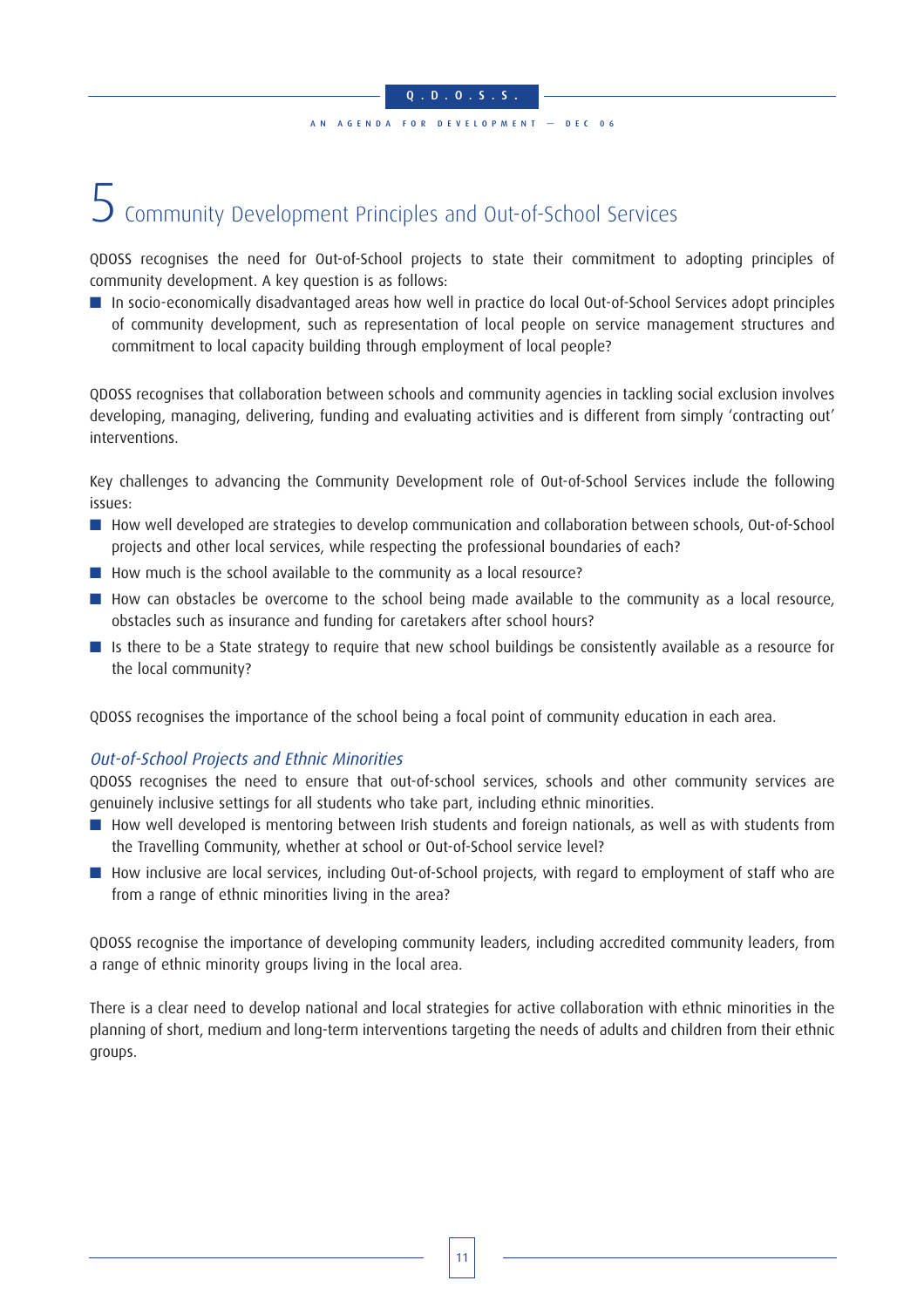### QUALITY DEVELOPMENT OF OUT OF SCHOOL SERVICES

### Out-of-School Projects and Parental Involvement as Part of a Community Development Strategy

QDOSS recognises that Out-of-School projects have a role to play in conjunction with other services in developing parent to parent mentoring, for example, with regard to facilitating parenting strategies for at risk youth and for speech and language development of younger children. Key issues which arise include the following questions:

- How well established are programmes in which parents become partners and mentors for each other, facilitated by schools and community services, for example with regard to speech and language, literacy and behavioural management issues?
- How well developed is the role of Out-of-School projects in developing pupils' and students' pride in their local community and sense of contribution to the local community and wider world?
- How well developed is public recognition at a community level for youth achievements to publicly validate the talents and voices of children and young people?

Regarding information gathered from parents, QDOSS note that Out-of-School Services need to have policies on:

- Who has access to this information
- How this information is shared with other staff members
- Parents' access to their own child's information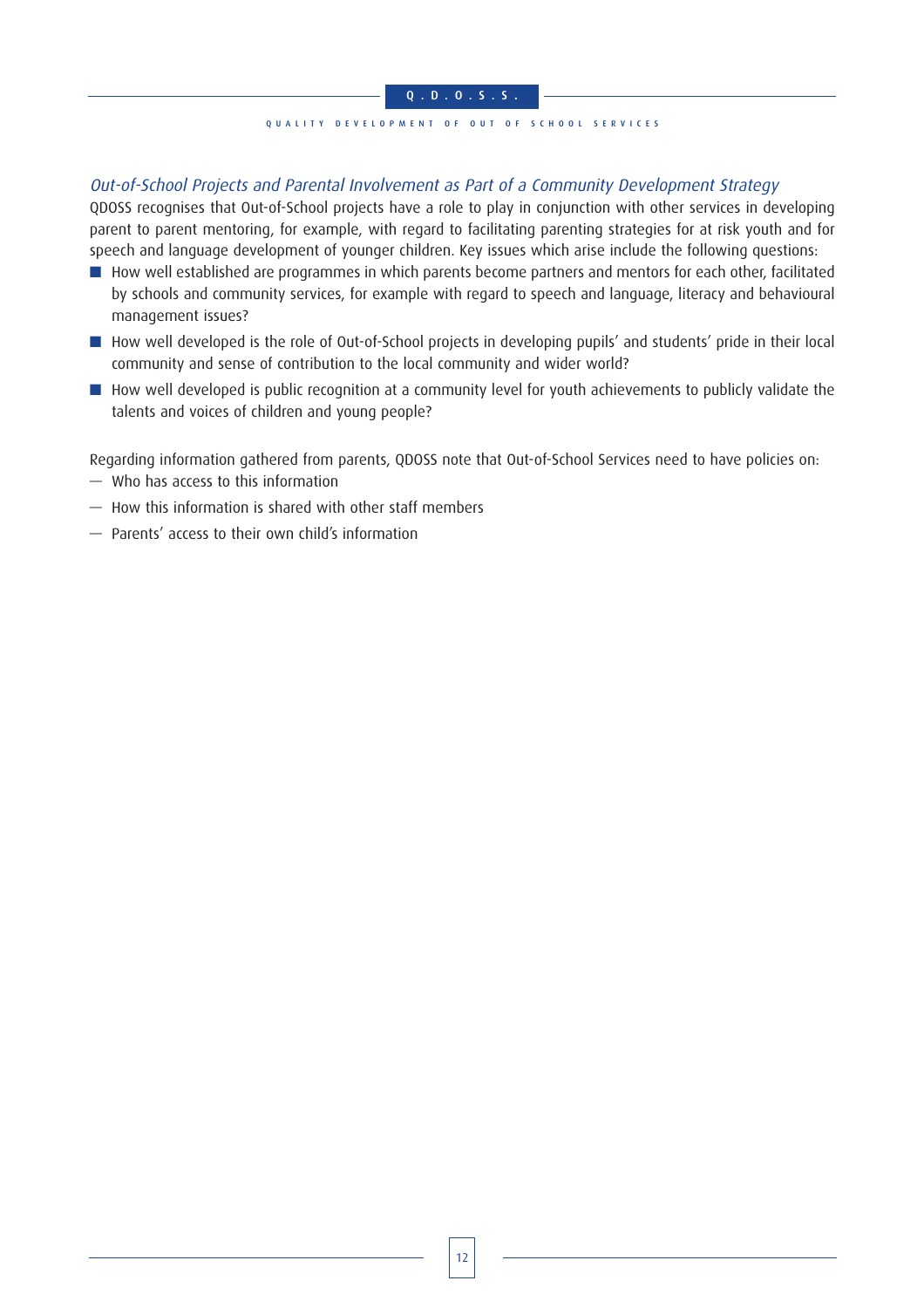### AN AGENDA FOR DEVELOPMENT — DEC 06

## $6$  Fvaluation: Structural, Process and Outcome Indicators

QDOSS recognises the need for a sufficiently broad approach to evaluation of Out-of-School Services that includes structural, process and outcome indicators. Key challenges for evaluation include the following issues:

- Are qualitative methods and specifically process-oriented approaches to evaluation given sufficent importance in evaluation?
- To what extent are contextual factors that cannot be experimentally or statistically controlled given sufficient importance in evaluation?
- How best to ensure that evaluation recognises the importance of reaching the most marginalised children and young people?
- How best to ensure that Out-of-School Services which work with those most alienated from the educational system are not merely to be narrowly assessed with regard to outcome indicators?
- How cognisant are evaluations of the role of service users beliefs and values in shaping outcomes?

QDOSS notes that self-evaluation is a process which helps management and staff to:

- Clarify what the service is aiming to achieve
- Focus on the quality of all aspects of their service
- Reflect on current practice and provision
- Identify and celebrate areas where the provision is good and needs to be maintained
- Identify and prioritise areas which need to be improved
- Identify information, training or resource needs
- Plan for development
- Engage in professional development
- Raise the standards of the provision

QDOSS recognises that self-evaluation is a systematic process involving all management, staff, parents and children. Furthermore QDOSS recognises the cyclical pattern which involves design, implementation, evaluation and modification. A key question which arises is the professional development of staff to undertake such evaluations.

For more details on QDOSS please contact our member organisations:

Barnardos Border Counties Childcare Committee Childrens Research Centre, Trinity College Dublin Educational Disadvantage Centre, St. Patrick's College, Drumcondra Foróige Limerick City Childcare Committee Targeting Educational Disadvantage Project, Mary Immaculate College, Limerick TIDE Youth Work Ireland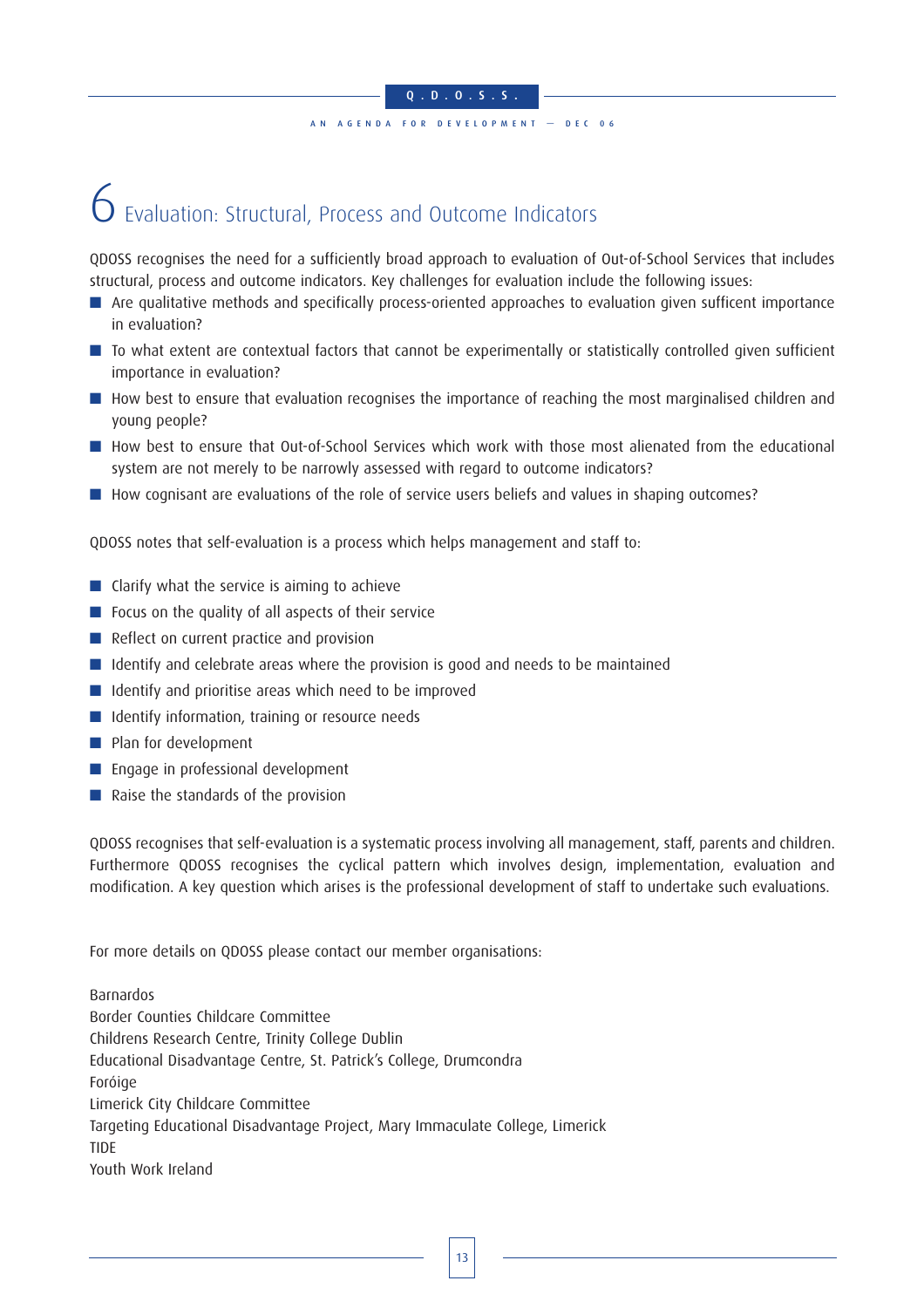### $Q$  ,  $D$  ,  $Q$  ,  $S$  ,  $S$  ,

QUALITY DEVELOPMENT OF OUT OF SCHOOL SERVICES

QDOSS Notes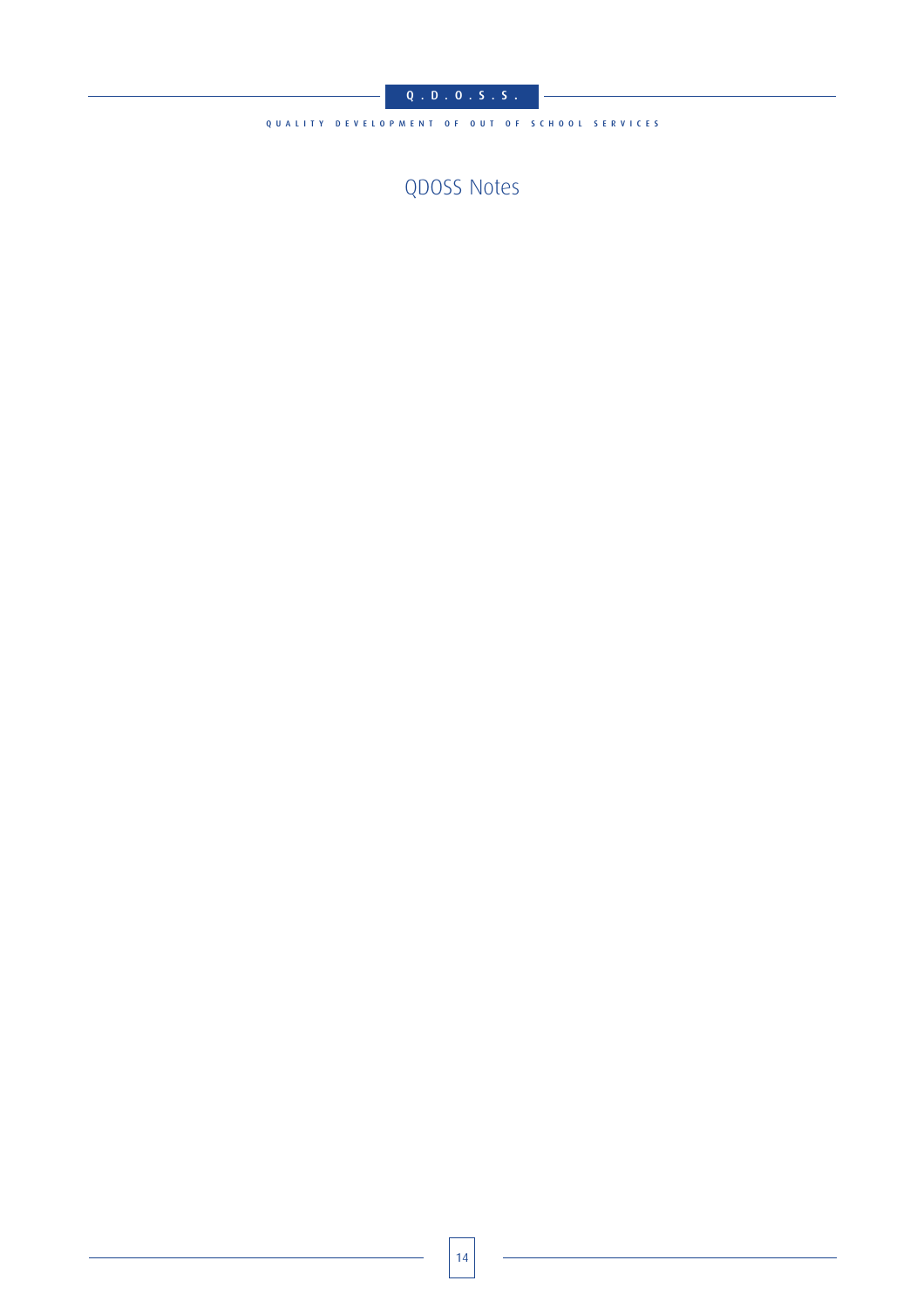$Q$  ,  $D$  ,  $Q$  ,  $S$  ,  $S$  ,

AN AGENDA FOR DEVELOPMENT - DEC 06

QDOSS Notes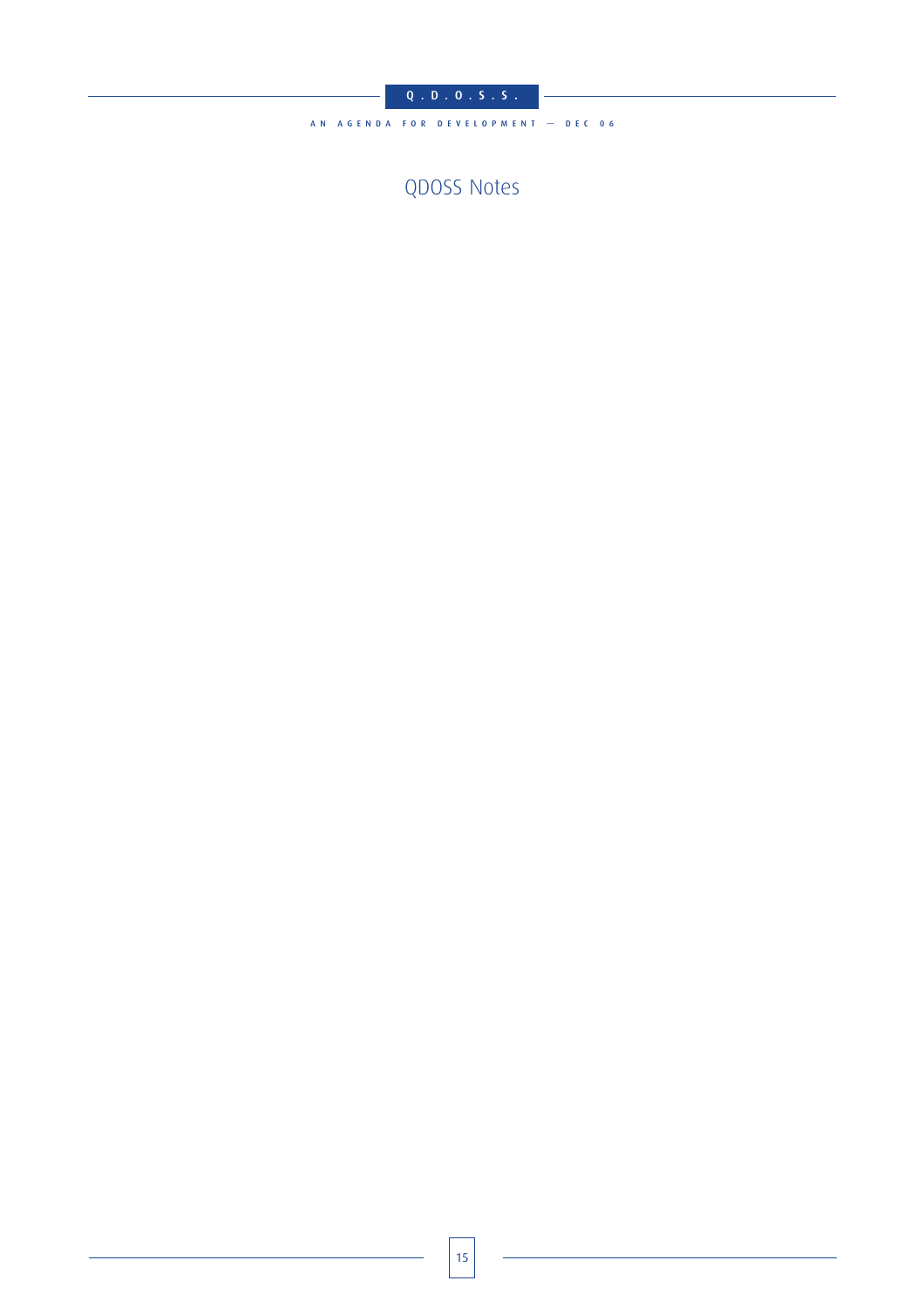### $Q$  ,  $D$  ,  $Q$  ,  $S$  ,  $S$  ,

QUALITY DEVELOPMENT OF OUT OF SCHOOL SERVICES

QDOSS Notes